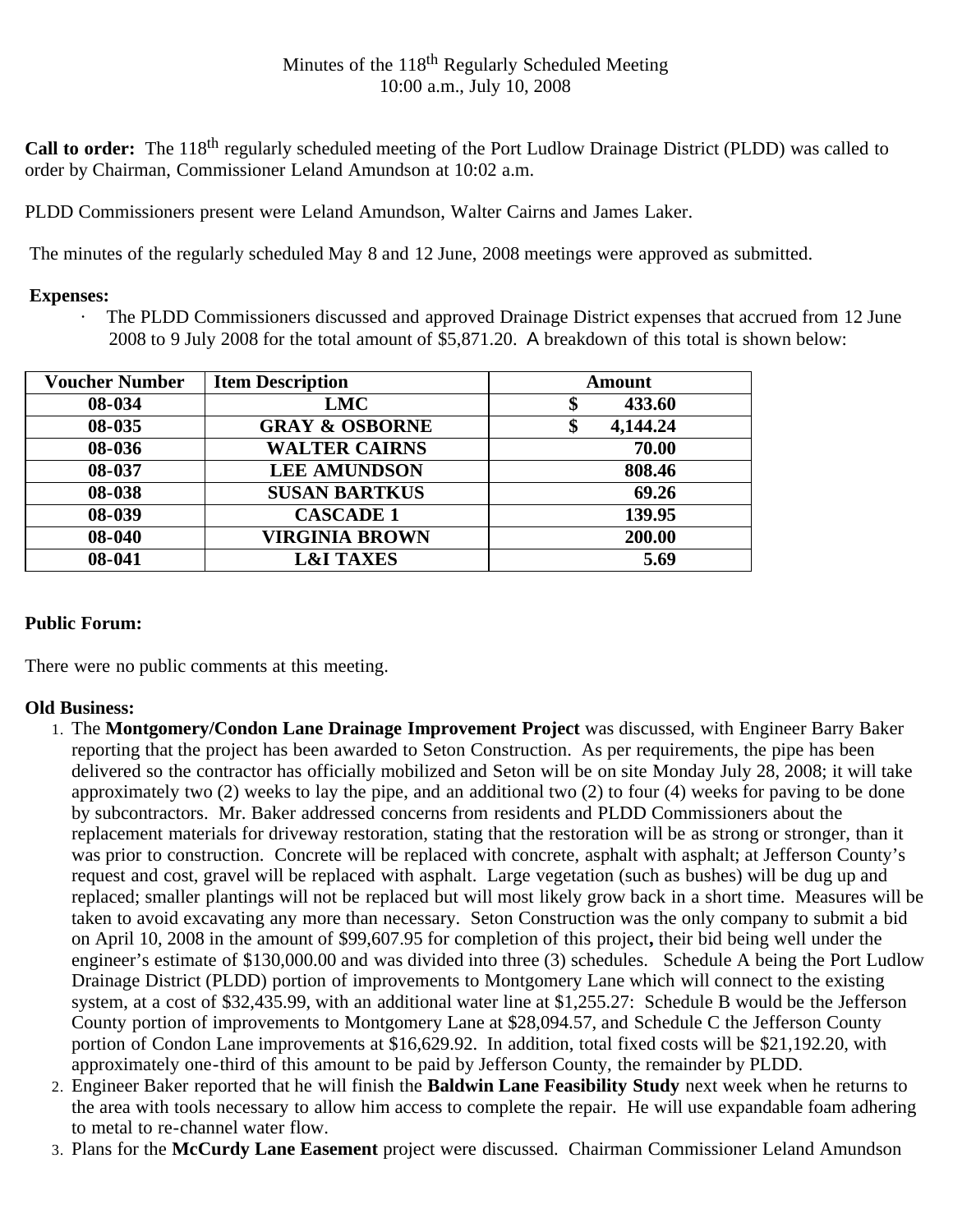reported that easement documents were obtained and have been recorded. The engineering firm of Gray and Osborne, consultants for PLDD, submitted a letter recommending that Seton Construction be awarded the contract for this project, theirs being the only bid submitted in the amount of \$31, 056.60, slightly more than the engineer's estimate of \$28,178.16. Commissioner Amundson felt there were sufficient funds in the budget to take care of the overage. Commissioners James Laker and Walter Cairns agreed. By a motion duly made, seconded and unanimously approved, PLDD Commissioners awarded the McCurdy Lane Drainage Improvement Project Contract to Seton Construction. Mr. Baker will deliver the contracts to Seton Construction. Mr. Baker also reported that one other easement has been received, this one at the downstream end and more critical to completing the project, leaving only one easement not granted yet; this easement being at the upstream end. The project will be able to move forward without the easement being submitted, it just won't be extended to that area.

- 4. Discussion was held pertaining to the **Status of proposed UDC changes.** This will now be titled the **PLDD/ Jefferson County Administrative Rule Agreement,** as Chairman Commissioner Amundson pointed out that there will be no changes made to the UDC. Significant progress has been made on the draft of a written agreement between Jefferson County Planning Staff and the PLDD. Barry Baker reports that there has been a lot of communication between Jefferson County and himself regarding revisions which will include commercial developments as well as plats and private residences, with Jefferson County being responsible for inspections. Mr. Baker anticipates that this draft will be finalized prior to the next PLDD meeting. Since April, 2008 the PLDD has been working with the Planning Staff to comprise what would best serve both entities regarding the Status of proposed UDC changes that were submitted to the county in April of 2006 by the PLDD, regarding the preference of Jefferson County to use infiltration, which is not optimal in the Port Ludlow Drainage District. Direct discharge is the preferred means of drainage here, with dispersion second and infiltration last. The PLDD had been advised to go through an administrative change via Jefferson County Planning Staff for these changes rather than a UDC Amendment, in which case the County would be forced to charge high fees. PLDD Commissioners agreed that whatever the case, a written agreement of some form needed to be obtained.
- 5. Engineer Barry Baker reported that a cost estimates for **the Wastewater Treatment Ditch**, are almost three (3) times more than originally anticipated. PLDD Commissioners and Mr. Baker examined what ramifications postponing and/or proceeding at this time with this project would have on the budget, and whether it would be more prudent to budget the project for next year, thereby being able to combine mobilization costs with 2009 projects. PLDD Commissioners determined that there was no immediate urgency for completion as the flooding that had occurred in that area was a nuisance that only affected the parking lot, water had not posed a threat to homes. Consequently, by a motion duly made, seconded and unanimously carried, PLDD Commissioners discontinued Wastewater Treatment Ditch plans along with the funds budgeted for this project in 2008 and moved said plans and budget to proceed forward to 2009.
- 6. Discussions pertaining to the **Rainier to Oak Bay Greenbelt Drainage** project were held. Commissioner Walter Cairns asked Barry Baker prior to this meeting to comment on the terms of a Public Works Trust Fund (PWTF) loan and what it would mean to the assessment, these are low-interest loans to local governments that have critical public works needs; eligible activities include repair, replacement, reconstruction and improvement of eligible public works systems to meet current standards for existing users. As a Special Purpose District, the PLDD would be eligible for a PWTF loan of up to \$1,000,000.00 for the Pre-Construction loan with an interest rate of ½% with 15% matching funds, for five (5) years. This could then be rolled into a Construction loan with the same percentage rates for twenty (20) years. An example given by Mr. Baker was financing a 20 year loan at  $\frac{1}{2}$  % interest, assuming that it would be \$500,000.00; the payments would be \$40,121.00 per year for 20 years. Currently, reports Mr. Baker, capital improvement projects are budgeted at \$100,000.00 per year, if the PWTF loan is chosen; this budget could drop by about \$60,000.00 from what it is currently. Commissioner Cairns expressed concern about getting an easement from Ludlow Maintenance Commission (LMC) at the ends of the streets for the Rainier to Oak Bay Greenbelt Drainage Project. Barry Baker said it would be possible to get an estimate on what that would cost from a MAI, Master Appraiser who would be able to give a state recognized estimate and/or consultation.
- 7. There was nothing to report on for the **Assessment Methodology Review as per RCW 85.38.** During the June 2008 PLDD Meeting by a motion duly made seconded and unanimously approved Commissioners directed Engineer Barry Baker to prepare for signature a letter to the Jefferson County Council regarding preparation for Assessment Methodology Review as per RCW 85.38, which is required every four (4) years, stating that the PLDD has no plans to change current accepted methodology.